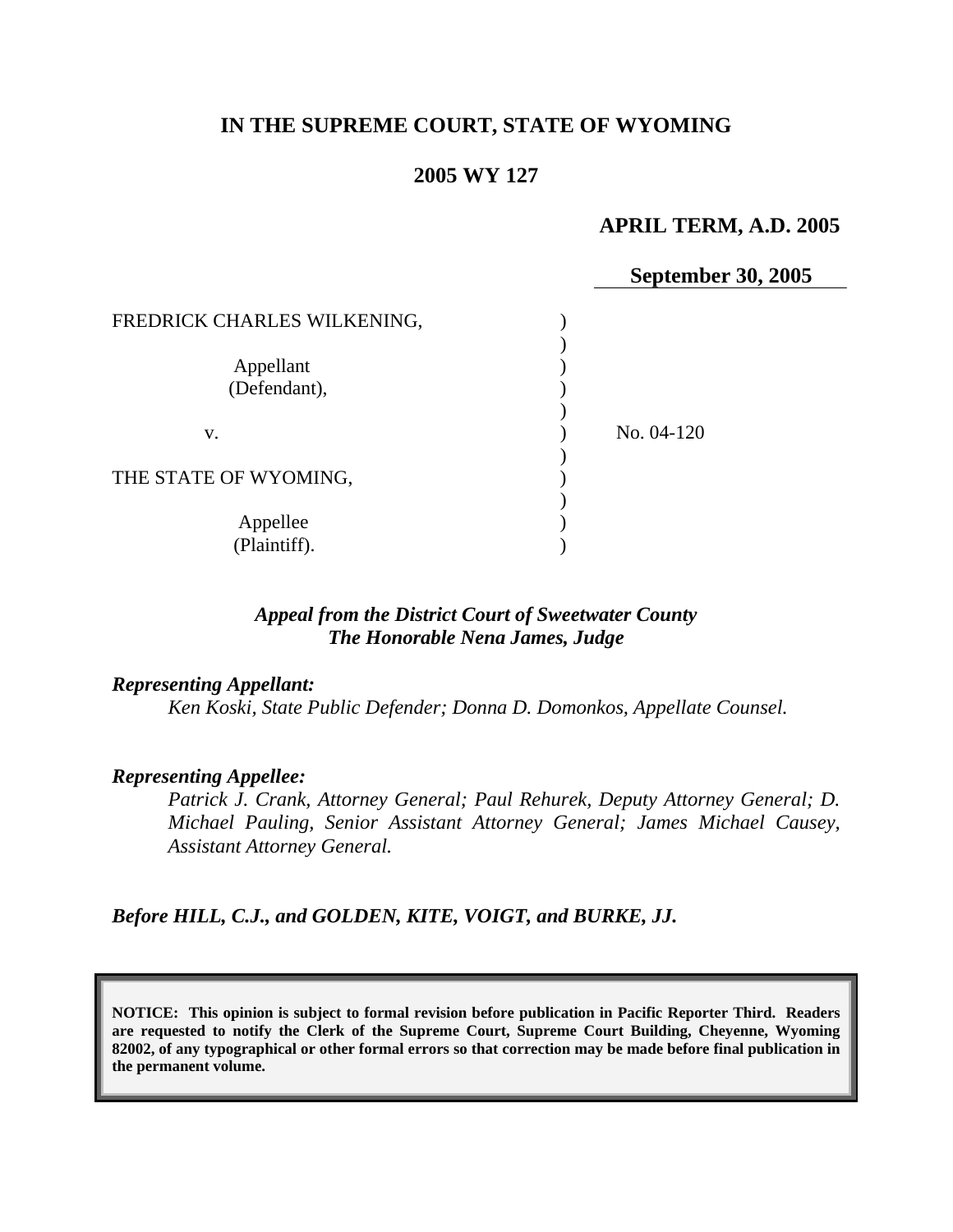### **BURKE, Justice.**

[¶1] Fredrick C. Wilkening appeals from his conviction for felony interference with a peace officer. Mr. Wilkening contends that the district court erred by denying his motion requesting an independent mental examination and his motion to change his plea to not guilty by reason of mental deficiency or illness. Mr. Wilkening also claims the district court erred by allowing the State to amend the information on the day of trial. We affirm.

### *ISSUES*

[¶2] Mr. Wilkening phrases the issues on appeal as:

1. Whether the district court abused its discretion when it denied [his] motion for an independent mental examination and his motion to enter a not guilty by reason of mental illness plea.

2. Whether the district court erred when it allowed the State to amend the information on the first day of trial preventing [him] from presenting his defense.

The State substantially agrees with these issues.

## *FACTS*

[¶3] On November 22, 2002, Deputy David Thompson (Deputy I) was conducting a follow-up investigation of an alleged violation of a protection order by Mr. Wilkening. Upon arriving at the residence identified in the protective order, Deputy I noticed Mr. Wilkening exit a motor home that was parked behind the residence and get into a car. Deputy I notified dispatch. Deputy Jeremy Thompson (Deputy II) was assigned to assist.

[¶4] Prior to Deputy II's arrival, Mr. Wilkening attempted to leave the property. Deputy I ordered Mr. Wilkening to stop his vehicle. Mr. Wilkening complied with the request and exited the vehicle, but left it running. Deputy I inquired about Mr. Wilkening's presence on the property. In response, Mr. Wilkening stated he was there to retrieve a ticket he received from a Rock Springs Police Officer. He also informed Deputy I that he "was not going to jail."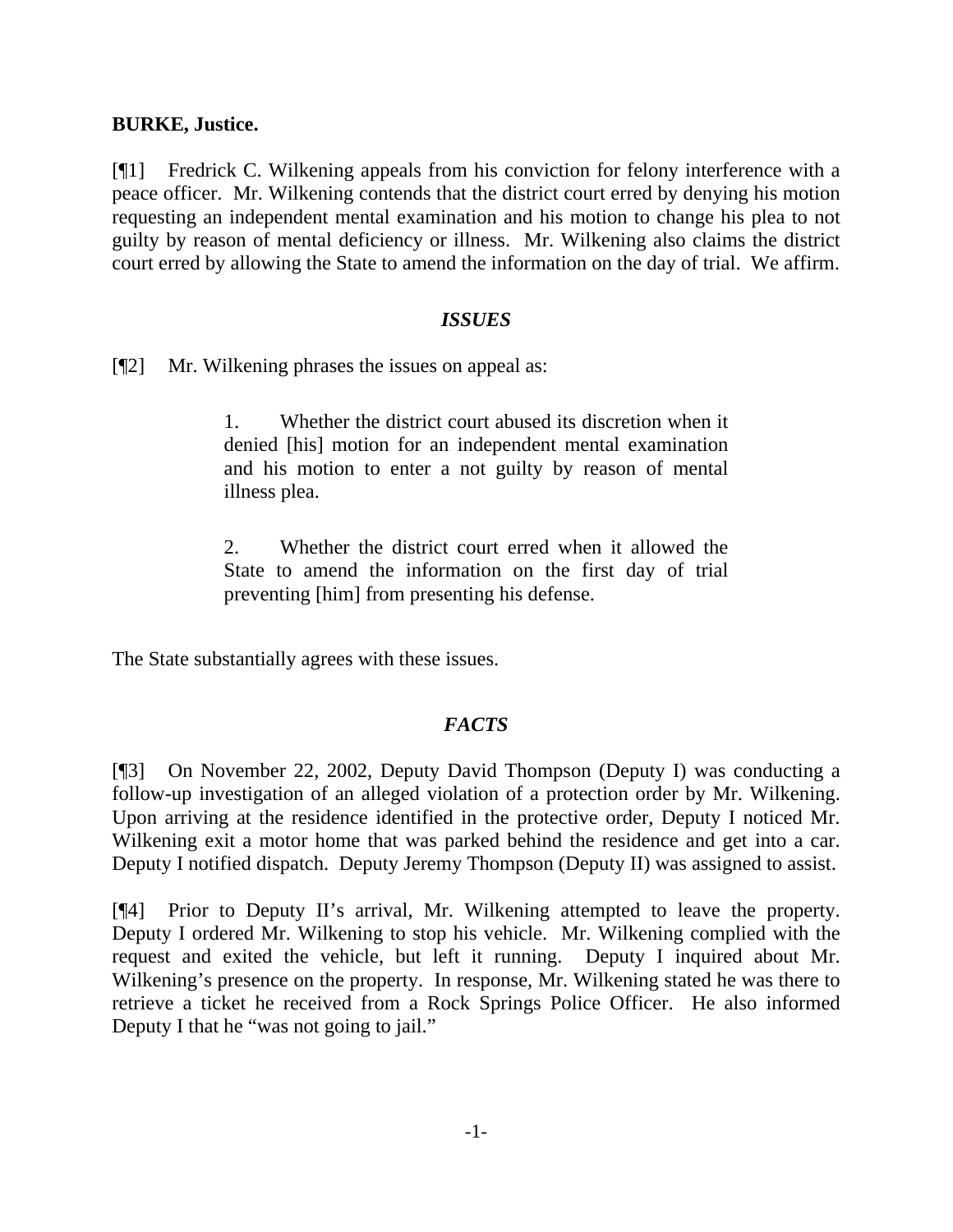[¶5] After Deputy II had arrived on the scene, Mr. Wilkening asked if he could turn off his vehicle. Mr. Wilkening reentered his vehicle and attempted to drive away. The deputies blocked his escape and approached the vehicle. Deputy I reached inside the driver's window, turned off the ignition, and retrieved the keys.

[¶6] Mr. Wilkening became angry. He started yelling, swearing, and hitting his hands and head on the steering wheel. He reiterated that he was not going to jail and told the deputies that they would have to shoot him. Deputy I advised Mr. Wilkening that he was under arrest and ordered him to exit the vehicle. Mr. Wilkening refused. He reached behind the front seat with his right hand and kept it there. Mr. Wilkening said, "I've got a gun and I'm going to shoot you." Deputy II broke out the passenger window with his baton. The deputies pulled out their duty weapons and pointed them at Mr. Wilkening. Mr. Wilkening said "I warned you," and pulled his hands up quickly. After observing that Mr. Wilkening was holding a screwdriver, not a gun, the deputies holstered their weapons and sprayed him with pepper spray.

[¶7] Deputy I attempted to remove Mr. Wilkening from the vehicle. A struggle ensued. Mr. Wilkening attempted to stab Deputy I with the screwdriver. Deputy I incurred multiple cuts across his knuckles and fingers on his left hand and a puncture wound to his right thumb. After striking Deputy I with the screwdriver, Mr. Wilkening attempted to dive head first through the passenger window. Deputy II grabbed him and pushed him to the ground. Deputy I struggled to handcuff Mr. Wilkening. While trying to get him under control, Mr. Wilkening repeatedly screamed "shoot me." He reached for Deputy II's weapon and succeeded in pulling it halfway out of the holster. When Deputy II removed Mr. Wilkening's hand from his weapon, Mr. Wilkening reached for Deputy I's weapon. Mr. Wilkening continued to scream, "shoot me, shoot me, shoot me." Eventually, Mr. Wilkening was handcuffed and hobbled.

[¶8] Mr. Wilkening was charged with felony interference with a peace officer in violation of Wyo. Stat. Ann. § 6-5-204(b) (LexisNexis 2001). He was arraigned on January 2, 2003. He pled not guilty. Trial was initially scheduled for March 4, 2003. It was continued several times thereafter. All of the continuances were requested by Mr. Wilkening.

[¶9] On June 2, 2003, one of the scheduled trial dates, Mr. Wilkening filed a Motion for Mental Evaluation. The motion was predicated upon Mr. Wilkening's contention that he had made suicidal statements in the course of his altercation with the deputies. The motion was granted and trial was postponed. The evaluation concluded that Mr. Wilkening was competent to stand trial and determined that Mr. Wilkening had substantial capacity to appreciate the wrongfulness of his conduct and to conform his conduct to the requirements of law at the time of the incident.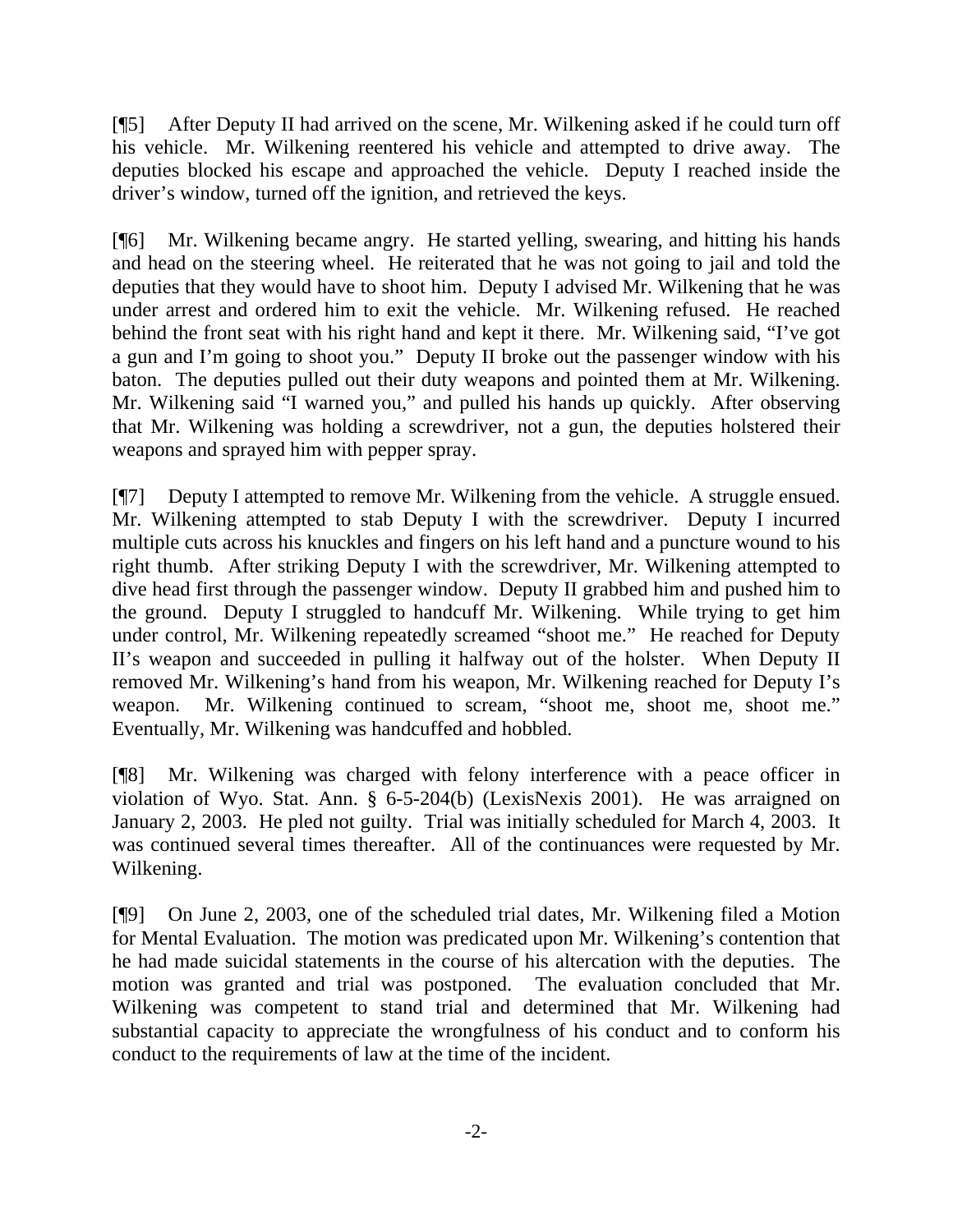[¶10] On September 24, 2003, Mr. Wilkening's counsel filed a motion to withdraw. The motion was granted after hearing and substitute counsel was appointed on October 9, 2003. Trial was scheduled for November 4, 2003.

[¶11] On October 30, 2003, the State filed a motion to amend the information. The motion sought to eliminate the "or attempt to cause" language of the original information. The motion was heard on the morning of trial. The district court granted the motion despite Mr. Wilkening's objection.

[¶12] During this same hearing, Mr. Wilkening made an oral motion seeking a second mental evaluation. He also sought to change his plea from not guilty to not guilty by reason of mental illness or deficiency. Both motions were denied. Trial was held. Mr. Wilkening was convicted and judgment was entered. This appeal followed.

# *DISCUSSION*

### *Mental Competency*

[¶13] Mr. Wilkening raises several issues relating to his mental competency. He contends that the district court erred in denying his motion for a second mental evaluation which he orally made on the morning of trial. He asserts that pursuant to our holding in *deShazer v. State,* 2003 WY 98, ¶ 32, 74 P.3d 1240, 1253 (Wyo. 2003) and Wyo. Stat. Ann. § 7-11-303 (LexisNexis 2001), the trial court was required to conduct a competency hearing and erred in failing to do so. Additionally, Mr. Wilkening asserts that the district court erred in refusing to allow him to change his plea from not guilty, to not guilty by reason of mental illness or deficiency. We find no merit in any of Mr. Wilkening's contentions.

[¶14] On June 2, 2003, Mr. Wilkening filed a motion for mental examination pursuant to Wyo. Stat. Ann. § 7-11-301, *et seq.* In support of his motion, Mr. Wilkening stated:

> 2. The sworn testimony of peace officers in this matter alleges that Defendant was claiming to have a firearm and demanding that the peace officers kill him, or that he would kill them. It has been further sworn to by said peace officers that no gun was ever found, indicating that the Defendant had a desire to die at that time. This occurred almost simultaneously with the alleged offense.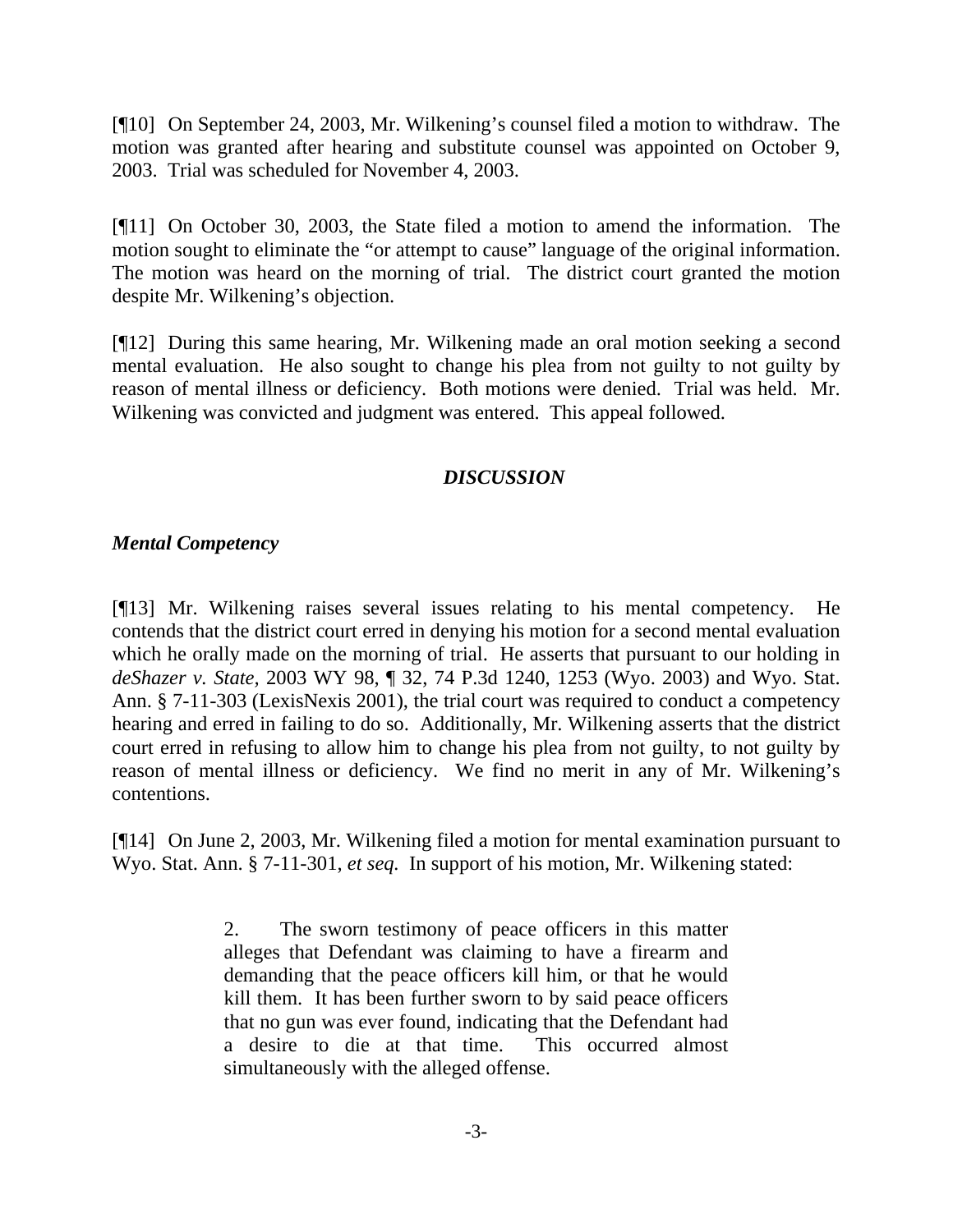In response to the motion, the district court entered an Order for Mental Evaluation. The mental evaluation was conducted and a report was filed with the court on August 7, 2003. The report indicated that Mr. Wilkening was competent at the time of the incident and was competent to stand trial.

[¶15] On the morning of trial, November 4, 2003, Mr. Wilkening made an oral request for a second mental evaluation. Defense counsel alleged that the motion was premised upon his belief that Mr. Wilkening suffered from a "methamphetamine psychosis" at the time of the incident. However, in the course of his argument, defense counsel also made reference to Mr. Wilkening's fitness to proceed and our decision in *deShazer*. The district court initially denied the motion. However, after a brief recess, the district court advised counsel that it was prepared to reconsider the motion. The court also informed counsel that it had reviewed *deShazer* and invited counsel to restate their positions. In doing so, defense counsel clearly and unambiguously indicated that the motion was directed toward evaluation of Mr. Wilkening's competency at the time of the incident. Defense counsel stated:

> . . . What I'm asking to do is to be able to have my client change his plea from not guilty to not guilty by reason of mental illness or deficiency, pursuant to Rule 11 and Rule 12.2 of the Wyoming Rules of Criminal Procedure.

> I'm doing this because during the course of my representation of Mr. Wilkening in the last three weeks, it's become apparent to me that **his mental competence at the time of the offense is, in fact, an issue**. There was an independent – or rather, just a mental evaluation done of Mr. Wilkening by the state hospital by order of this Court, dated, I believe, June  $2<sup>nd</sup>$  of 2003. And it was after that that the state hospital came back with their evaluation, essentially saying that not only was Mr. Wilkening competent to stand trial, **but also that he was competent and sane at the time of the offense.**

> **I take issue with that. I believe that Mr. Wilkening should have been given an opportunity, at the very least, to obtain an independent mental evaluator that could be able to contest that finding of the state hospital.** And it doesn't appear to me that anything in the record or any other information that I can find indicates anything other than that. He was not told that he had a right to enter a plea of not guilty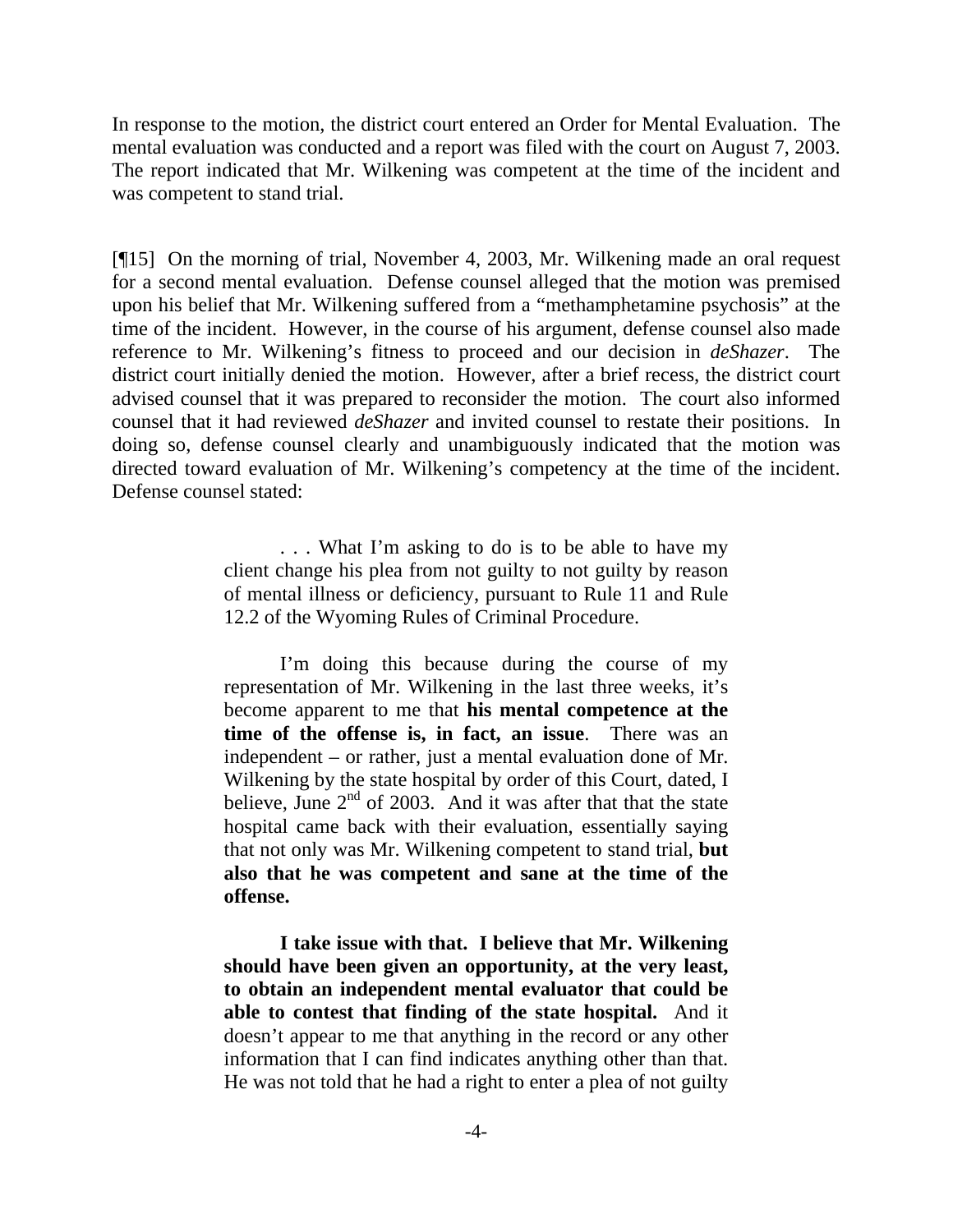by reason of mental illness or deficiency. And there wasn't any – he had no ability to change his plea later on.

**I'd really like for him to be able to have that right because I think by not being able to use mental illness or deficiency at the time of the act, that he's being deprived of a substantial right and a substantial defense that I believe he's entitled to.** And again, I don't think that he was ever informed that he had a right to contest what the state hospital said, not only about his competence to stand trial, but his competence and sanity at the time of the alleged occurrence of the offense.

**And I believe that 7-11-303 provides for us to contest the state hospital with regard to whether the – mental evaluators, with regard to that determination. Although I would concede that that statute deals only with competence and fitness to proceed with regard to the trial.** 

The court responded:

Okay. The motion of Defendant is denied. I would be probably taking a different approach to this if we were dealing with an issue of fitness to proceed, especially in view of the deShazer case and the specific language of 7-11-303(f), which mandates that the Court shall hold a hearing if the opinion relative to fitness to proceed is contested. However, it's not contested. That is not what is being contested here, so I don't think I'm mandated to afford him the opportunity for a hearing regarding that evaluation.

 I am also concerned about the Defendant's possible manipulation of the system, the timeliness of this. But that's not the primary consideration in my mind. I'm referring back to Rule  $11(a)(1)(B)$ , which allows the Defendant to enter a not guilty by reason of mental illness or deficiency plea at the time of the arraignment or at such later time as the Court may for good cause permit. I have not found that good cause to allow that change of plea has been established this morning. And that is the basis for the denial of the motion. I refer specifically to paragraph  $-$  to page 3 of the transcript of the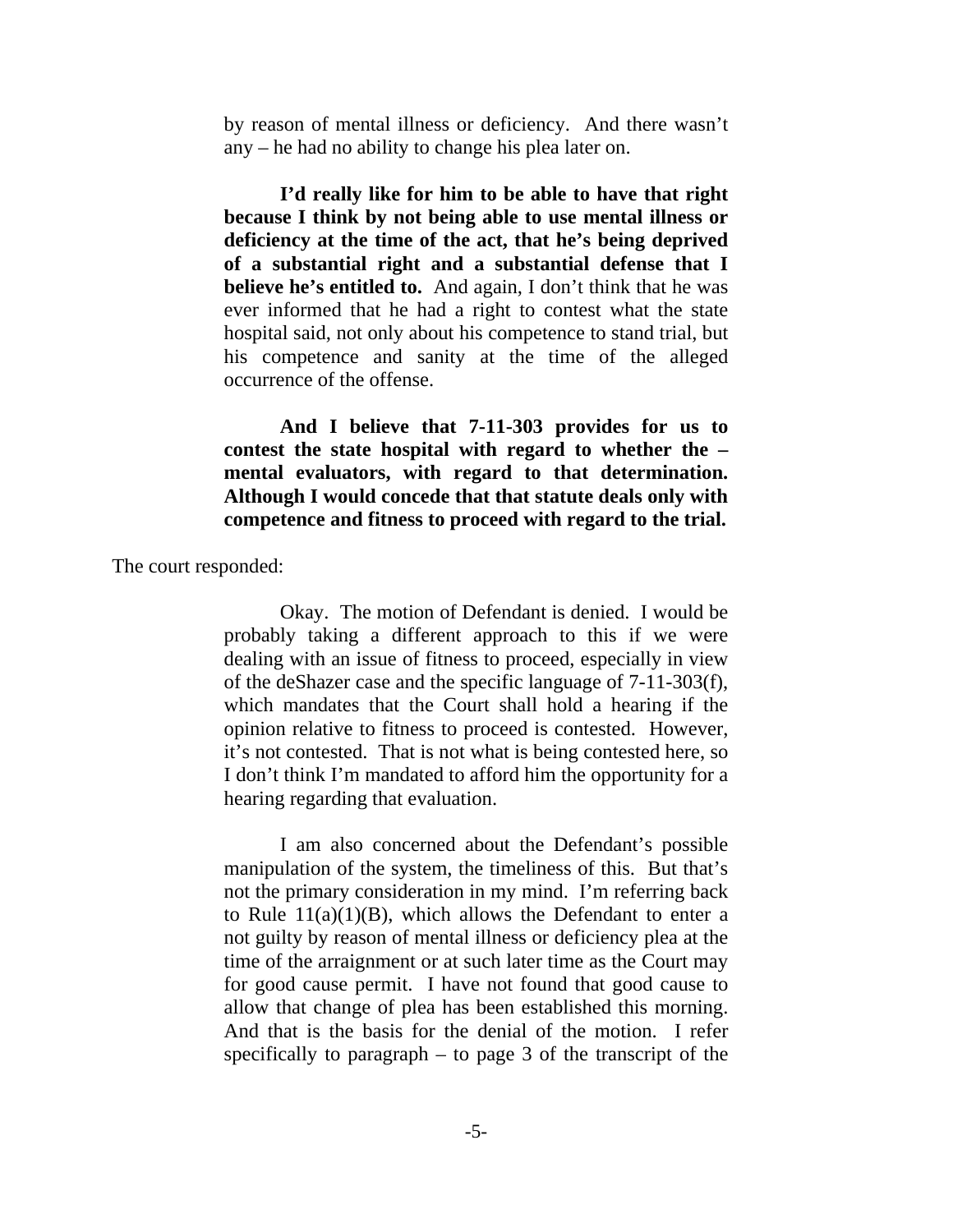arraignment held on January 2nd. It is clear that I advised him at the arraignment of his right to enter that plea.

 It is also clear from the record that he has been continuously represented by counsel, experienced counsel, in the sense that these attorneys have worked for the Public Defender's office and they handle cases of this nature. And also, the fact that even though [defense counsel] came into the case only three weeks ago, this is an issue that could have been brought to the attention of the Court earlier. He did, in fact, raise other issues.

 And aside from that, the bottom line is good cause has not been shown. And that's the basis of the denial of the motion.

(emphasis added).

[¶16] Contrary to defense contentions on appeal, we find that the record demonstrates that Mr. Wilkening never requested a competency hearing to determine his fitness for trial. However, even if the defendant did not request a competency hearing, we have recognized that a district court has a duty to suspend proceedings and conduct a competency hearing if reasonable cause exists to believe the accused is unfit to proceed because of mental illness or deficiency. *deShazer,* ¶ 28.

[¶17] A defendant's competency to stand trial is an aspect of substantive due process. *deShazer*, ¶ 12. Wyo. Stat. Ann. § 7-11-302 (LexisNexis 2001) mandates that:

> (a) No person shall be tried, sentenced or punished for the commission of an offense while, as a result of mental illness or deficiency, he lacks the capacity to:

> > (i) Comprehend his position;

(ii) Understand the nature and object of the proceedings against him;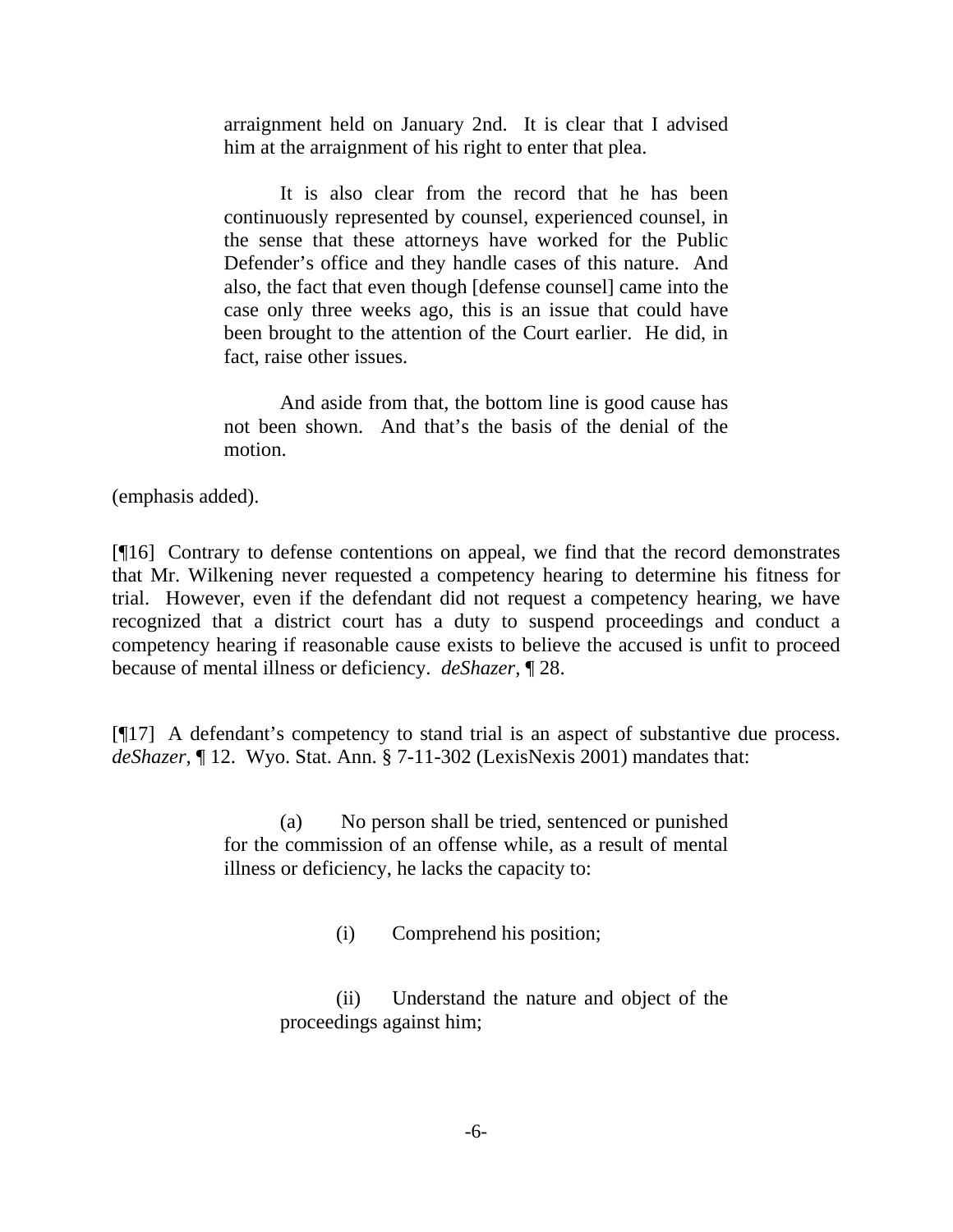(iii) Conduct his defense in a rational manner; and

(iv) Cooperate with his counsel to the end that any available defense may be interposed.

To guard against an incompetent person standing trial, Wyo. Stat. Ann. § 7-11-303(a) provides that: "[i]f it appears at any stage of a criminal proceeding, by motion or upon the court's own motion, that there is reasonable cause to believe that the accused has a mental illness or deficiency making him unfit to proceed, all further proceedings shall be suspended." In *deShazer,* we held that the court erred in failing to conduct a competency hearing in light of undisputed evidence that deShazer was unfit to proceed. *deShazer,* ¶ 32. No such evidence exists in this case.

[¶18] Mr. Wilkening received a court ordered mental evaluation. The evaluation concluded that he was competent to stand trial. The only evidence before the trial court regarding Mr. Wilkening's lack of fitness to proceed was the unsubstantiated statement of Mr. Wilkening's counsel alleging that he believed his client was suffering from "methamphetamine psychosis." "There must be more than a lawyer's assertions to justify an inference that appellant was not competent to stand trial." *Krucheck v. State*, 671 P.2d 1222, 1229 (Wyo. 1983) (Raper, J., Retired, dissenting, with whom Rooney, C.J., joins) (decided on other grounds). *See also, State v. Williams*, 593 P.2d 896, 904 (Ariz. 1979) (finding that "there was no evidence other than his lawyer's assertions of peculiar behavior to justify an inference that appellant was not competent to stand trial").

[¶19] Mr. Wilkening also claims the district court abused its discretion by denying his oral motions for a second mental examination and a change of plea. Requests for a second mental evaluation to determine competency at the time of the incident must be in writing and filed within five days of receipt of the initial evaluation. Wyo. Stat. Ann. § 7-11-304 (LexisNexis 2001). If Mr. Wilkening's request for a second evaluation was made pursuant to Wyo. Stat. Ann. § 7-11-304, it is untimely and not in compliance with the statute. Mr. Wilkening contends, however, that his oral motion requested a second mental examination pursuant to Wyo. Stat. Ann. § 7-11-303(d) which provides, "[a]fter receiving a copy of the report, both the accused and the state may, upon written request and for good cause shown, obtain an order granting them an examination of the accused by a designated examiner of their own choosing." Even if this statutory section applies to a request to establish competency at the time of the incident, Mr. Wilkening must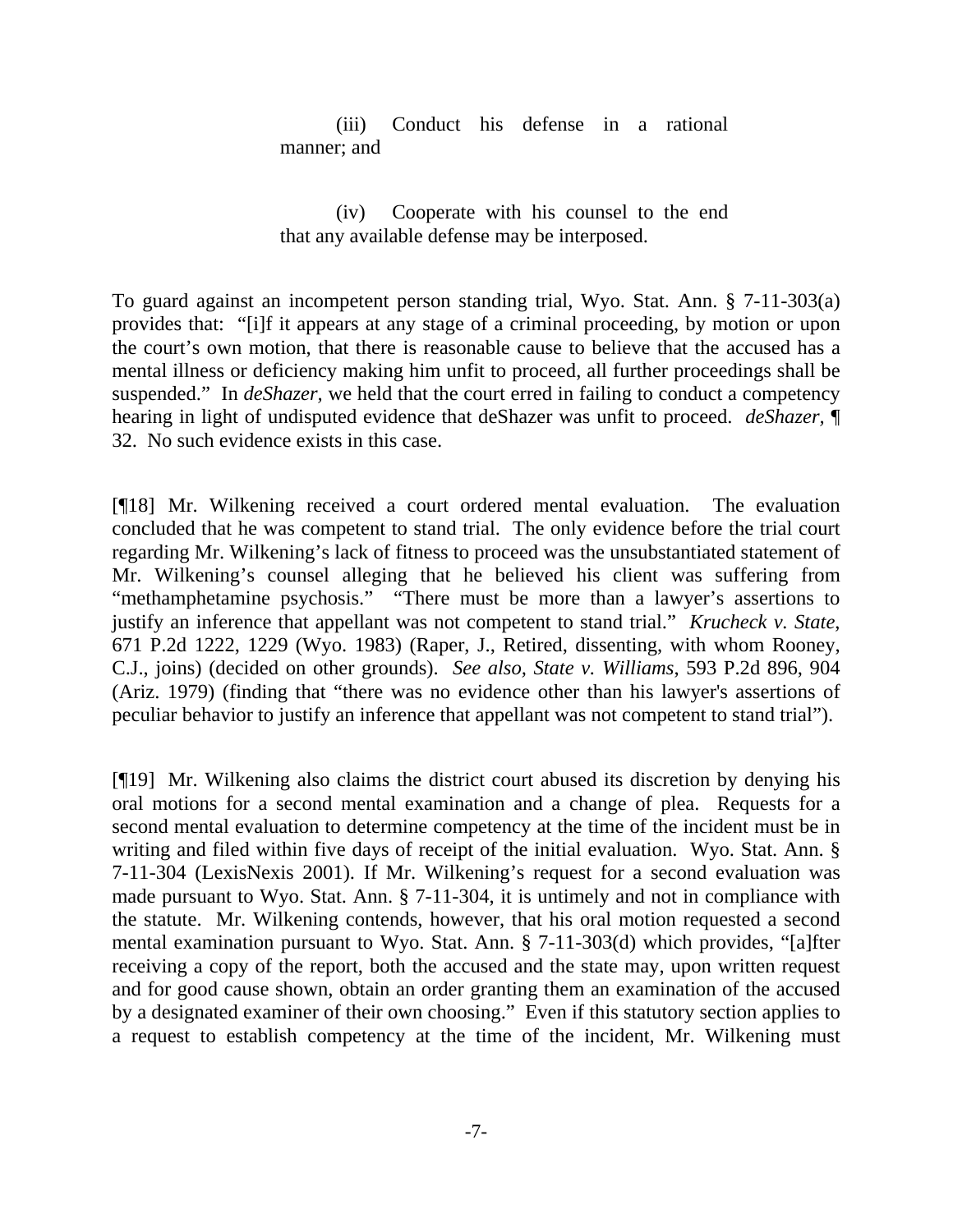establish good cause for the granting of the motion.<sup>[1](#page-8-0)</sup> A motion to change a plea from not guilty to not guilty by reason of mental illness or deficiency also requires a showing of good cause. W.R.Cr.P.  $11(a)(1)(B)$  and  $12.2(a)^2$  $12.2(a)^2$  $12.2(a)^2$ .

§ 7-11-303. *Examination of accused to determine fitness to proceed; reports; commitment; defenses and objections*.

 (a) If it appears at any stage of a criminal proceeding, by motion or upon the court's own motion, that there is reasonable cause to believe that the accused has a mental illness or deficiency making him unfit to proceed, all further proceedings shall be suspended.

The remainder of section 303 discusses the procedures for an examination, findings the examination report shall contain, and the procedures to be followed after an examination has taken place. The plain language of the statute does not indicate that it applies to a second request for an examination to determine competency at the time of the incident. However, we need not decide today whether this statutory section encompasses examinations of the accused to determine competency at the time of the incident because, as is discussed in detail below, Mr. Wilkening failed to establish the requisite good cause. We note also that the request was not in writing as required by Wyo. Stat. Ann. § 7-11-303(d).

<span id="page-8-1"></span><sup>2</sup> W.R.Cr.P.  $11(a)(1)(B)$  provides:

(a) Alternatives. -

. . .

(1) In General. - A defendant may plead not guilty, not guilty by reason of mental illness or deficiency, guilty, or nolo contendere. If a defendant refuses to plead or if a defendant corporation fails to appear, the court shall enter a plea of not guilty.

(B) Mental Illness or Deficiency. - A plea of "not guilty by reason of mental illness or deficiency" may be pleaded orally or in writing by the defendant or the defendant's counsel at the time of the defendant's arraignment **or at such later time as the court may for good cause permit.** Such a plea does not deprive the defendant of other defenses and may be coupled with a plea of not guilty.

(emphasis added).

W.R.Cr.P. 12.2(a) states:

(a) Plea. - If a defendant intends to rely upon the defense of mental illness or deficiency at the time of the alleged offense, the defendant shall enter a plea of not guilty by reason of mental illness or

<span id="page-8-0"></span><sup>&</sup>lt;sup>1</sup> Wyo. Stat. Ann. § 7-11-303 pertains to the examination of the accused to determine fitness to proceed and provides in part: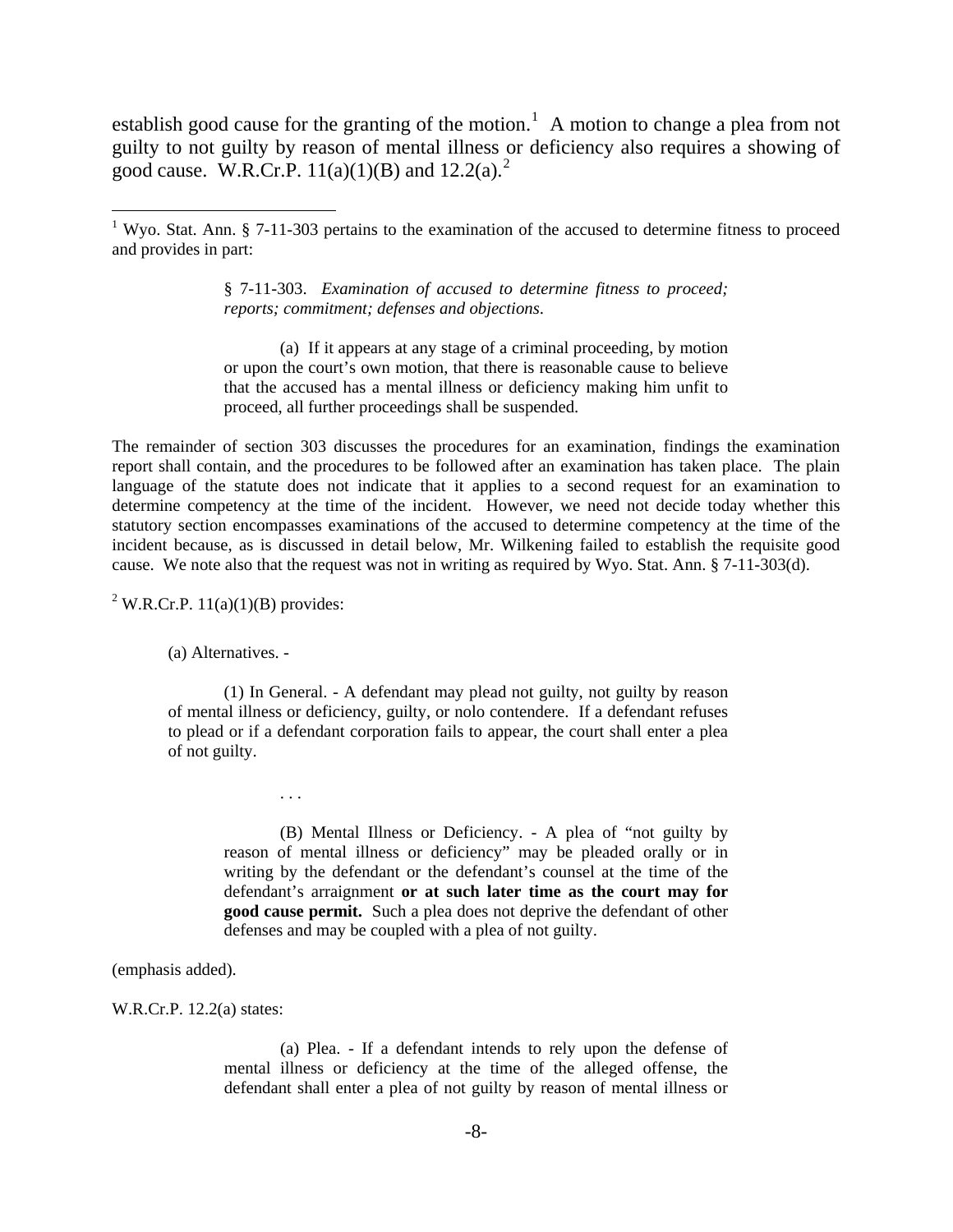[¶20] "Good cause" is defined as a "[s]ubstantial reason, one that affords a legal excuse." Black's Law Dictionary 623 (5th ed. 1979). Whether "good cause" exists depends upon the circumstances of each individual case and is within the discretion of the district court. *Id.* In the context of a change of plea:

> "[G]ood cause is shown when it is demonstrated that fairness and justice are best subserved by permitting the additional plea." The standard is satisfied upon petitioner's showing that, at the time of arraignment, the plea was entered due to "mistake, ignorance, or inadvertence." Ultimately, however, the question of good cause is one addressed to the sound discretion of the trial judge and, absent a clear abuse of discretion, the trial judge's ruling will not be disturbed on appeal.

*Garza v. People of Colorado*, 612 P.2d 85, 86-87 (Colo. 1980) (internal citations removed). *See also, Hubbell v. State*, 41 Wyo. 275, 279; 285 P. 153, 155 (Wyo. 1930) (stating that the exercise of discretion in matters involving a change of plea is reviewed under an abuse of discretion standard on appeal).

[¶21] Mr. Wilkening's claim of good cause rests primarily upon his counsel's claim that he suffered from "methamphetamine psychosis" at the time of the incident. Such an unsupported assertion, in the face of the court ordered evaluation finding him competent to stand trial and competent at the time of the incident, does not constitute such good cause that would warrant us finding an abuse of discretion. On appeal, Mr. Wilkening adds a claim of a "second suicide by cop" incident, which he contends occurred ten days prior to trial. The incident was not properly brought to the attention of the district court and we will not consider it on appeal. *Duke v. State,* 2004 WY 120, ¶ 107, 99 P.3d 928, 959 (Wyo. 2004).

[¶22] Based upon the foregoing, we find no error in the district court's denial of Mr. Wilkening's motions. The court did not abuse its discretion in determining that Mr. Wilkening failed to establish good cause for the second mental evaluation or to change his plea. Mr. Wilkening did not request a competency hearing regarding his fitness to

> deficiency at arraignment. For good cause the court may permit the **plea to be entered at a later time.**

(emphasis added).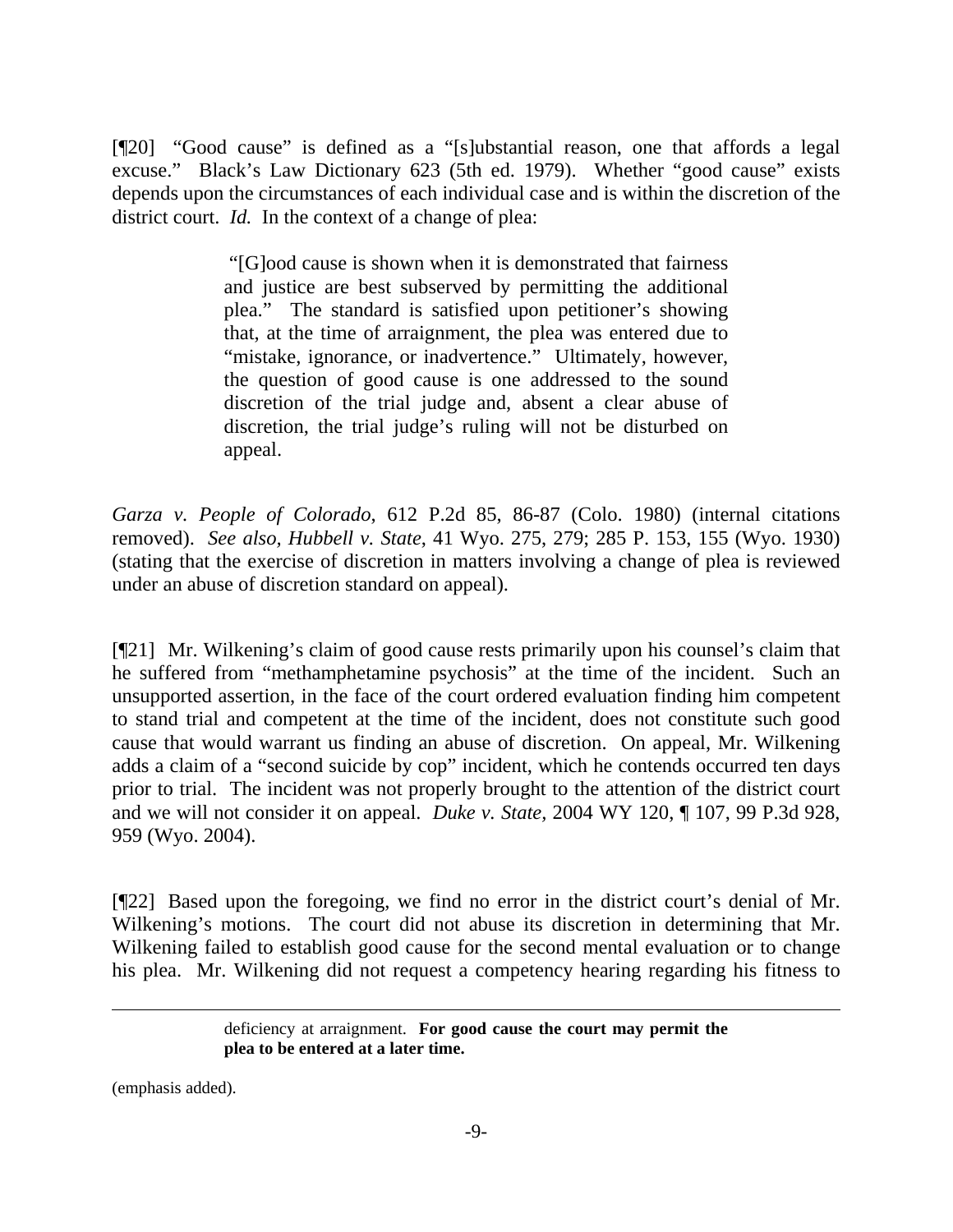proceed with trial pursuant to Wyo. Stat. Ann. § 7-11-303 and the record does not support a finding that the district court should have initiated a competency hearing *sua sponte* pursuant to Wyo. Stat. Ann. § 7-11-303 and our holding in *deShazer.*

#### *Amendment of the Information*

[¶23] In his final claim of error, Mr. Wilkening contends that he was prejudiced by the amendment of the information on the morning of trial because it prevented him from presenting an intoxication defense to negate the specific intent requirement of "attempt." Rule 3(e) of the Wyoming Rules of Criminal Procedure sets forth the procedure for amending an information:

> (e) *Amendment of information or citation*.--Without leave of the court, the attorney for the state may amend an information or citation until five days before a preliminary examination in a case required to be tried in district court or until five days before trial for a case not required to be tried in district court. The court may permit an information or citation to be amended:

> > (1) With the defendant's consent, at any time before sentencing.

> > > (2) Whether or not the defendant consents:

(A) At any time before trial if substantial rights of the defendant are not prejudiced.

(B) At any time before verdict or finding if no additional or different offense is charged and if substantial rights of the defendant are not prejudiced.

We have stated that:

Wyoming Rule of Criminal Procedure 3(e) grants discretion to a trial judge in deciding whether or not a motion brought by the State to amend the information just prior to trial should be granted. Consequently, we review the trial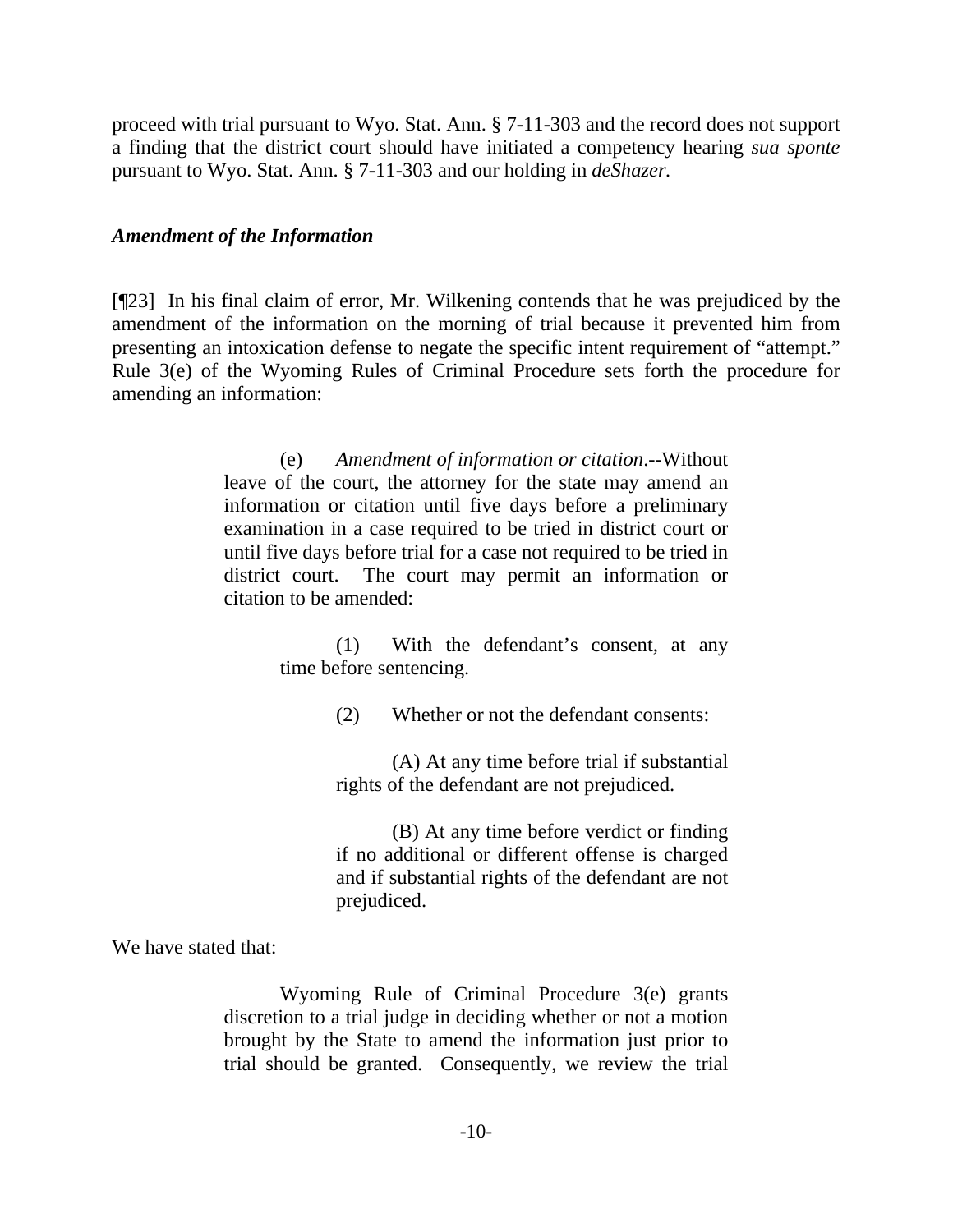court's decision by applying our abuse of discretion standard. In deciding whether or not the trial court abused its discretion, this court must "determine whether the trial court could reasonably conclude as it did and whether any facet of its ruling was arbitrary or capricious."

*Burton v. State*, 2002 WY 71, ¶ 44, 46 P.3d 309, 320 (Wyo. 2002) (quoting *Cook v. State,*  7 P.3d 53, 58-59 (Wyo. 2000) (internal citations omitted)). An information may not be amended if it prejudices the defendant. *Meek v. State*, 2002 WY 1, ¶ 16, 37 P.3d 1279, 1284 (Wyo. 2002).

[¶24] In *Meek*, on the morning of trial, the State requested permission to amend the information to change the controlled substance at issue from methamphetamine to cocaine. *Id.*, ¶ 19. Despite having concerns regarding the late filing of the motion, we found no error in permitting the amendment because there was no prejudice to Mr. Meek. *Id.* In this case, despite the late filing, we also find that Mr. Wilkening was not prejudiced by the amendment of the information.

[¶25] Mr. Wilkening was initially charged with a single count of interference with a peace officer based upon, 1) "intentionally and knowingly" causing bodily injury to a peace officer while that officer was engaged in the lawful performance of his official duties; and 2) "attempting" to cause bodily injury to a peace officer while such officer was engaged in the lawful performance of his official duties. During the hearing on the motion, counsel for the State advised the court that the motion was brought pursuant to our holding in *King v. State,* 2002 WY 27, 40 P.3d 700 (Wyo. 2002). In *King,* we stated:

> At this point, we believe it important, in our supervisory role, to point out what appears to be a recurring problem in prosecutions for felony interference. Just as in *Mueller v. State*, 2001 WY 134, ¶ 12, fn. 7, 36 P.3d 1151, ¶ 12, fn. 7 (Wyo. 2001), King was charged using the entire language of § 6-5-204(b), without differentiating between the two versions of the offense. Moreover, the information was never amended to clarify which version of the offense was being pursued.

*Id.*,  $\mathbb{I}$  24. The amended information eliminated the "attempt" alternative of the charge against Mr. Wilkening, and clarified the version of the offense which the State would